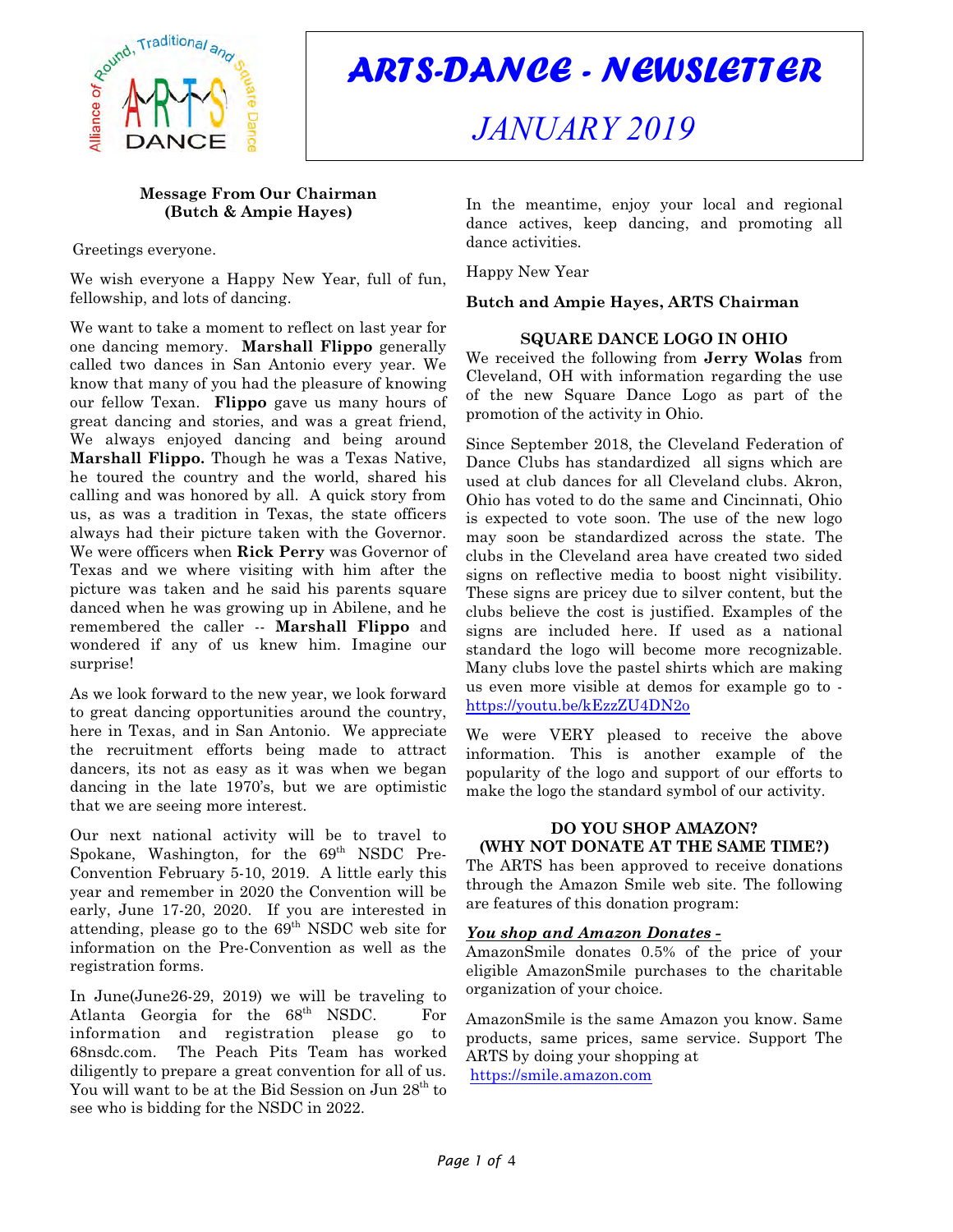# **RE-IMAGE PROJECT - UPDATE**

 A few requests for License Plate Frames and for Car Stickers have been handled in the last few months. We are now out of the frames with the notches on the bottom, but Jim Weber in Missouri has some available. There are plenty of car stickers remaining, and frames with the notches on the top are on order. They will be available by the end of January; a note about this was put on Facebook, and two replies came back quickly. Five hundred frames have been sold from our office, and by CALLERLAB at National Conventions. Another 125 went to the 70th NSDC for their promotion, and 125 went to Jim Weber; this totals 1000 with the new order.

When the promotion of the new logo & slogan was started, the objective was to spread the word and make ARTS and a new look for square dancing publicity as visible as possible. Raising funds was not the issue. Now with sales of the license plate frames generating some funds, we look forward to finding ways to raise the money to support an upcoming video project. While some start-up money has been raised so far, it will take much more. If you are so inclined, you could put in your will that you would like \$100 or \$1000 to go to the ARTS Re-Imaging fund.

For more information call or write: Jim & Judy Taylor: (303) 795-3278; or [jimta1@msn.com](mailto:jimta1@msn.com)

Or see the Re-Image Website: <http://LiveLivelySquareDance.com>

## **2018/2019 ARTS OFFICERS**

During the 2018 ARTS meeting held on July 1, 2018 in Kansas City, MO the Board elected the following ARTS Officers for 2018/2019: Chair - **Butch & Ampie Hayes**, Vice Chair - **Arbell Thompson**; Secretary - **Jim & Judy Taylor**; Treasurer - **Edythe Weber**; and Executive director - **Jerry Reed**.

**FREE \$ \$ \$ \$ \$ \$ \$ \$ \$ THE ARTS GRANT PROGRAM** Contact Jerry Reed [ExecutiveDirector@arts-dance.org](mailto:ExecutiveDirector@arts-dance.org)

# **68TH NSDC (2019) Atlanta, GA (June 26-29, 2019)**

The  $68<sup>th</sup>$  NSDC will be hosted by General Chairman, **Louis & Angie McClure** For more information visit<https://68nsdc.com/>

# **INVITATION TO THE ARTS MEETING**

You are invited to attend the next meeting of the ARTS Board. The meeting will be held Sunday, June 30, 2019 immediately following the  $68<sup>th</sup>$  NSDC in Atlanta, GA. All dancers, dance leaders and other interested persons are invited to attend. For more information including meeting time and location, please contact Jerry Reed, Executive Director at: [ExecutiveDirector@arts-dance.org](mailto:ExecutiveDirector@arts-dance.org)

# **2019 NSDC ARTS DANCE**

The ARTS will be hosting a dance in Atlanta, GA as part of the  $69<sup>th</sup>$  NSDC. We will be hosting a Plus dance which will include Rounds. We will be reporting additional details in future issues. This has proven to be one of the most popular dances at the national conventions. Please look for more details and plan to attend.

# **69TH NSDC (2020) Spokane, WA (June 17-20, 2020)**

The  $69<sup>th</sup>$  NSDC will be hosted by the National Executive Committee. **Don & Sheryl Pruit** will serve as General Chairman and **Lee & Barbi Ashwill** will serve as Vice Chairman. **Butch & Ampie Hayes** will serve as Education Chairman.

# *VERY IMPORTANT NOTE*

**It is VERY important to publicize the dates for this convention. Many people plan their trip to the NSDC many years in advance. This convention will be held one week earlier than in the past. This convention was changed from the last week end in June 2020 to the third week end (June 17 - 20, 2020). The NEC is asking for help in publicizing this change.**

# **ARTS ELECTRONIC MAILING LIST**

We maintain a mailing list for distribution of information of interest to the dance community. These mailings include general or special interest topics.

If you would like to be added to our mailing list, please contact our Executive Director at: ExecutiveDirector@arts-dance.org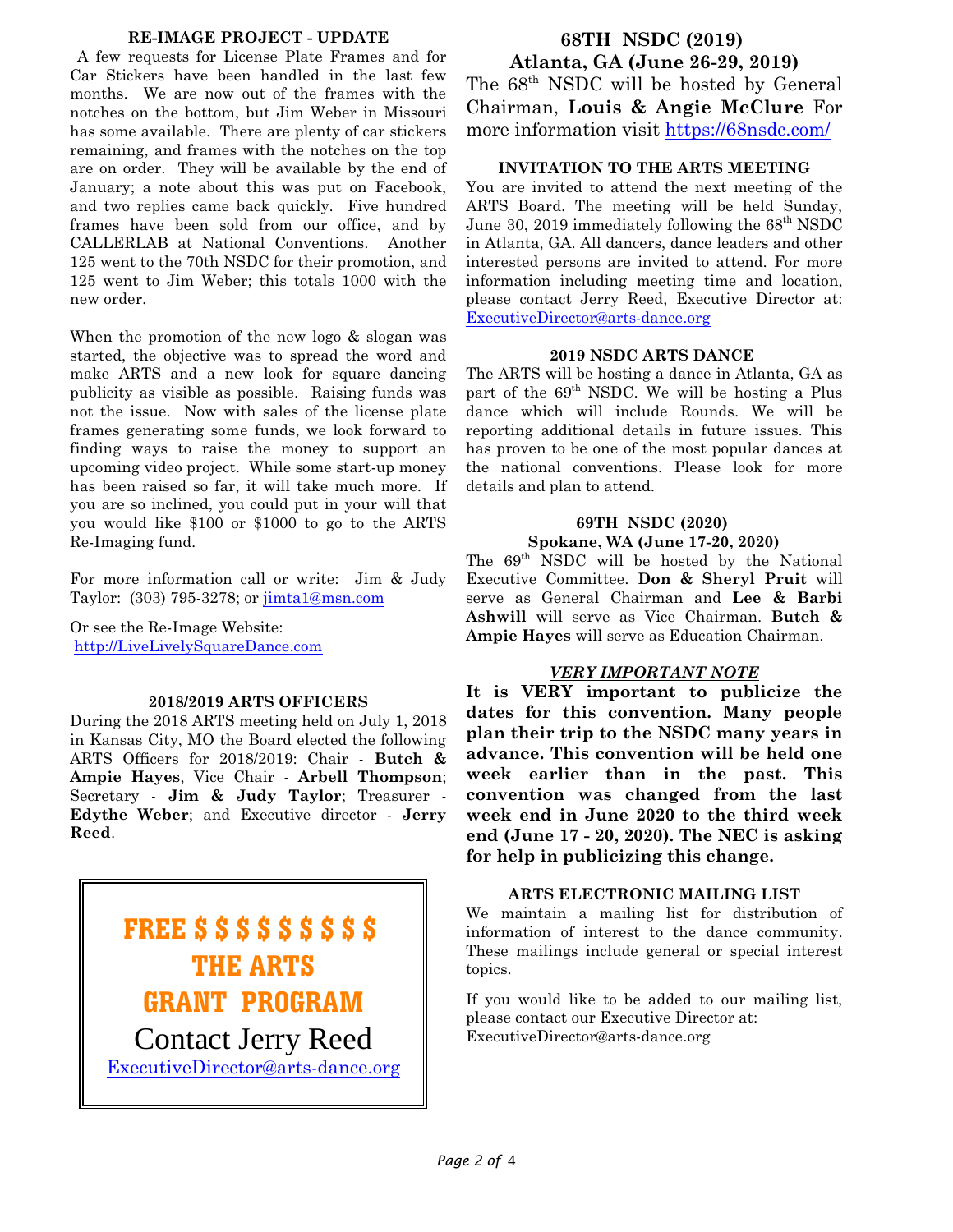#### **ARTS \$100 CLUB**

What is the \$100 Club? The \$100 Club has been established as a way to recognize people who are willing to support the goals of the ARTS by donating at least \$100. At this time the donations are designated to help fund the Video Promotion Project, unless the donor designates another purpose.

Donation are to be made in US Funds payable to "The ARTS" and mailed to the Executive Director at 943 Tamarind Circle, Rockledge, FL 32955.

For additional information please contact the Executive Director, **Jerry Reed:** [ExecutiveDirector@arts-dance.org](mailto:at:ExecutiveDirector@arts-dance.org)

#### **DANCE INFORMATION & VIDEOS**

The You2CanDance is an excellent resource for information and videos of all three forms of dancing under the ARTS umbrella. Please visit the updated web site: [www.you2candance.com](http://www.you2candance.com) and take a look. The site includes information about Square, Round, and Contra dancing. The site includes videos showing all three dance forms. The site is designed for those not already in the activity. We ask you to provide the web site information to your friends or acquaintances who are looking for information.

#### **DANCING INFORMATION RESOURCE**

The Canadian Square and Round Dancing Society (CSRDS) has developed a Pinterest account that groups together resources relating to square dancing. The site features 33 boards or files on subjects right across the spectrum of the dance forms supported by the CSRDS. There are 2,800 links. The boards cover everything from the best promotional ideas, the best videos to square dance history, traditional square dancing, to a nostalgia board, to youth square dancing, to rainbow dancing, to quirky square dance videos. You need to set up an account to access these pinterest resources, but that account is free. The site is:

<https://www.pinterest.com/canadiansquarea/boards/>

## **INFORMATION DISTRIBUTION**

One of the major goals of the ARTS is to establish a communications network to publicize and distribute information to all members of the activity. To meet this goal The ARTS has established an electronic system to disseminate information to dancers throughout the activity. This system includes email tree representatives who have agreed to serve as contact points for the ARTS Email Tree. The goal is to have the information delivered to all dancers in the USA within two weeks. If you would like to help, please contact the Executive Director, **Jerry Reed:** [ExecutiveDirector@arts-dance.org](mailto:at:ExecutiveDirector@arts-dance.org)

#### **MARKETING**

One of the first goals of our plan for marketing was to investigate how we can communicate with all clubs. Through various efforts we have established a mailing list of over 2,000 dancers. Our goal is to gather marketing and promotion ideas and materials and send these to our mailing list. At this time we have sent four letters to our mailing list. These letters have included ideas and Winning Ways reports gathered by CALLERLAB. It is our hope that these materials will provide ideas and inspiration to clubs and other groups in their efforts to promote the activity.

During the 2017 CALLERLAB Convention Mike Hogan, Marketing Committee Chairman, presented a new marketing document. This document was developed by CALLERLAB members in support of CALLERLAB's goal to provide square dance callers, square dancers and square dance organizations the tools they need to recruit new dancers in their local markets.

#### **PUBLICITY EFFORTS**

We are asking you to help "spread the word" to all corners of the square dace activity. A concerted effort by all of us will help establish this new vision as the symbols of the square dance brand. All clubs, associations, festivals, and other organizations are encouraged to use the new slogan and logo in all advertizing and promotion. Marketing experts agree that consistent and repeated use of a logo and slogan will help to establish the new "Square Dance Brand."

If you are interested in helping or learning more, please contact Executive Director, **Jerry Reed** at: [ExecutiveDirector@arts-dance.org](mailto:ExecutiveDirector@arts-dance.org)

> *YOU ARE INVITED! 2019 ARTS Meeting* June 30, 2019 Atlanta, GA

#### **YOUR DONATIONS AT WORK**

Over the years donations have helped fund several projects:

- 1) **Financial assistance** to groups which sponsor educational gatherings to help members become better leaders.
- 2) **Convention Support -**

Support to State and National Conventions.

3) **Re-Image Project -**

Funding for the Re-Image Square Dancing Project